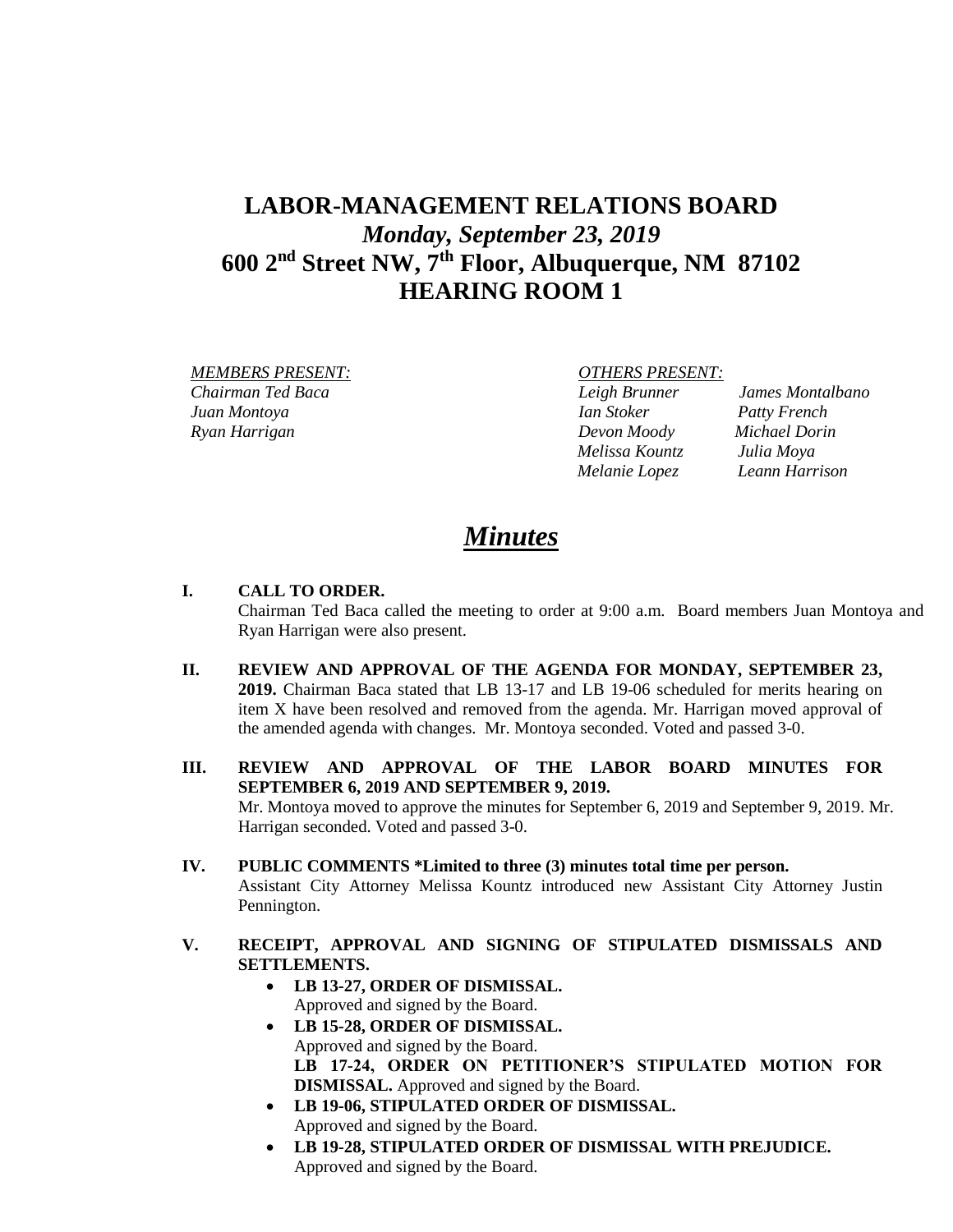#### **VI. PRESENTMENT OF ORDERS.**

**LB 13-17, ORDER GRANTING JOINT MOTION TO VACATE MERITS HEARING.** Approved and signed by the Board.

## **VII. STATUS CONFERENCE:**

• **LB 18-25, PROHIBITED PRACTICE COMPLAINT FILED BY AFSCME LOCAL 624 ON BEHALF OF ROBERT RIVERA AGAINST THE CITY OF ALBUQUERQUE TRANSIT DEPARTMENT, LMRO 3-2-9, SECTION (5) AND (6). (ROCKY GUTIERREZ, AFSCME)** 

Assistant City Attorneys Devon Moody and Ian Stoker appeared on behalf of the City and James Montalbano appeared on behalf of AFSCME. The parties stated that this matter has a pending settlement that will resolve all of Mr. Rivera's cases that are pending against the City. Chairman Baca rescheduled this matter for status conference on October 18, 2019.

### **VIII. NEW BUSINESS AND ENTERING OF SCHEDULING ORDERS:**

- **LB 19-28, PROHIBITED PRACTICE COMPLAINT FILED BY AFSCME LOCAL 624 ON BEHALF OF EMPLOYEES WITHIN THE PARKS AND RECREATION DEPARTMENT AGAINST THE CITY OF ALBUQUERQUE PARKS AND RECREATION DEPARTMENT FOR VIOLATIONS OF THE LMRO 3-2-9 A(6) AND THE CBA 16.1.5. (CASEY PADILLA, AFSCME 624)** See item V.
- **LB 19-29, PROHIBITED PRACTICE COMPLAINT FILED BY AFSCME LOCAL 624 ON BEHALF OF SOLID WASTE EMPLOYEES AGAINST THE CITY OF ALBUQUERQUE SOLID WASTE DEPARTMENT FOR VIOLATIONS OF THE LMRO 3-2-9 A(4) AND FAILING TO BARGAIN WITH THE UNION WHEN THE CITY IMPLEMENTED A SHIFT BID WITH A ACHANGE IN WORKING HOURS. (CASEY PADILLA, AFSCME 624)** Ms. Moody appeared on behalf of the City and stated that the parties agreed to extend the deadline to meet and confer and the scheduling order is due the following week.

Chairman Baca scheduled this matter for merits hearing on January 10, 2020.

### **IX. MOTIONS HEARING:**

• **LB 19-10, CITY'S MOTION FOR PARTIAL SUMMARY JUDGMENT AND UNION'S RESPONSE TO CITY'S MOTION FOR PARTIAL SUMMARY JUDGMENT. (MICHAEL DORIN, AFSCME)**

Ms. Moody appeared on behalf of the City and presented the City's Motion for Partial Summary Judgment. Michael Dorin appeared on behalf of AFSCME and presented the Union's Response to City's Motion for Partial Summary Judgment.

Chairman Baca made a motion that the Board go into closed session pursuant to Section 10.15.1.H.3 of the Open Meetings Act which allows for the closing of meetings for deliberation by a public body in connection with an administrative adjudicatory proceeding. Mr. Harrigan seconded. A roll call vote was taken and the motion passed 3-0.

Chairman Baca made a motion to return to open session. The meeting had been in closed session pursuant to Section 10.15.1.H.3 of the Open Meetings Act. Mr. Harrigan seconded. A roll call vote was taken and the motion passed 3-0. Chairman Baca stated that the Board was in closed session to discuss LB 19-10 and no other matters were discussed.

Chairman Baca moved to deny the City's Motion for Partial Summary Judgment. Mr. Montoya seconded. Voted and passed 3-0.